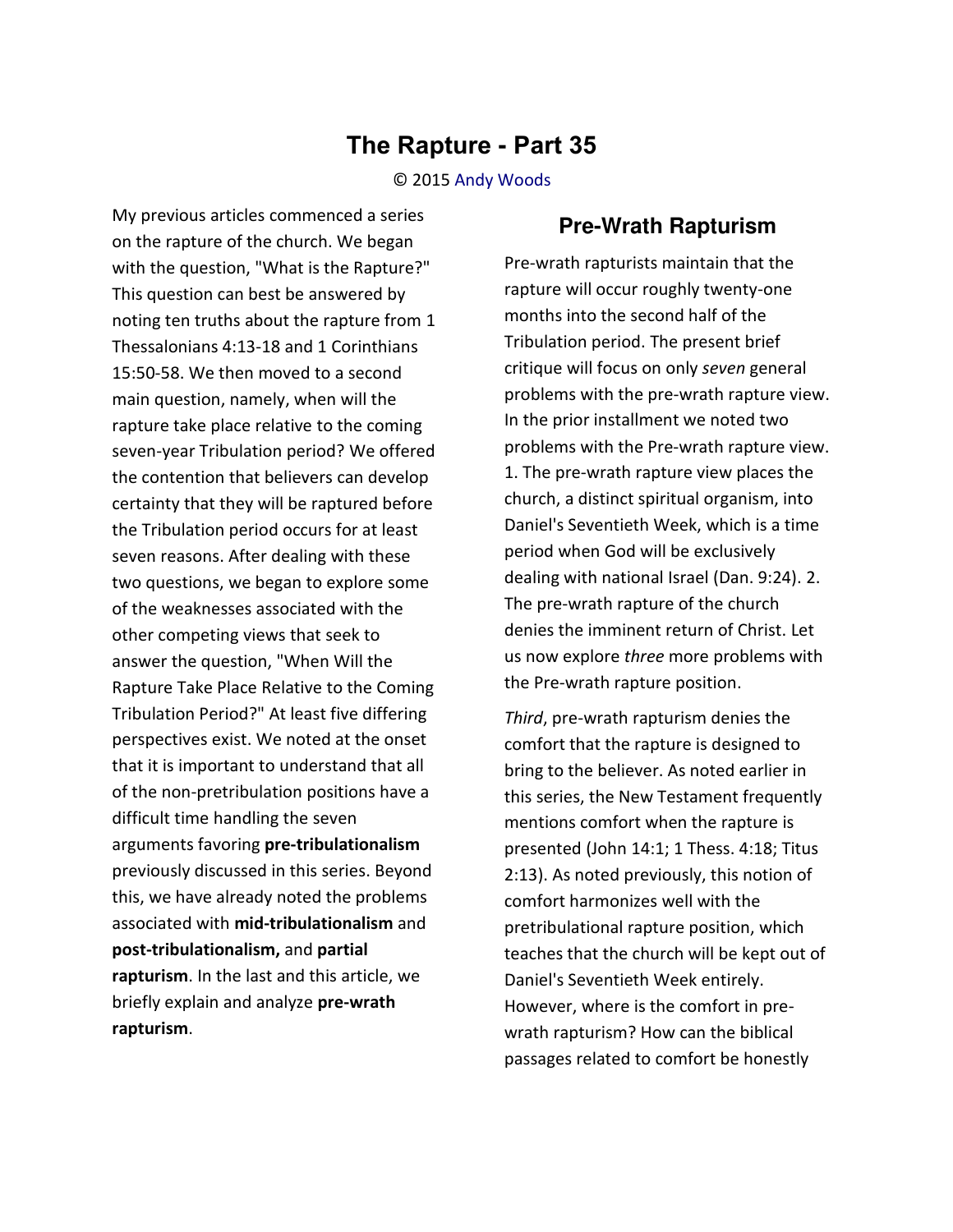harmonized with a belief that says before experiencing the hope of the rapture, the church must first endure the diabolical reign of the Antichrist, wars and rumors of war, famine, pestilence, the death of a quarter of the world's population, widescale martyrdom, and unprecedented cosmic disturbances (Rev. 6:1-8)?

*Fourth*, pre-wrath rapturism imposes an artificial and unnatural construct upon Daniel's Seventieth Week (Dan. 9:27). This important passage says:

And he will make a firm covenant with the many for *one week*, but in the *middle of the week* he will put a stop to sacrifice and grain offering; and on the wing of *abominations will come one who makes desolate*, even until a complete destruction, one that is decreed, is poured out on the one who makes desolate (italics added).

Any intellectually honest reading of this important prophecy will see that it will encompass a seven-year period comprised of two equal three-and-one-half year periods. The eschatological event demarcating these halves from one another will be the Antichrist's desecration of the Temple at the Tribulation's midpoint. The Book of Revelation builds upon this foundation by simply adding details. Revelation focuses on the different halves of the seven-year Tribulation period by calling the reader's attention to them

through the use of various synonyms. Such synonyms include "forty-two months" (Rev. 11:2; 13:5), "one thousand two hundred and sixty days" (Rev. 12:6), and a "times time and half a time" (Dan. 12:7; Rev. 11:3; 12:14). These are all different ways of saying "three and one-half years." Regarding the latter expression, a "time" is a Jewish year. The plurality of "time" or "times" represents two Jewish years. "A half a time" comprises half of a Jewish year. When these various parts are added together, the sum of the parts is a threeand-one-half year time period.

The pre-wrath rapture view ignores this basic two-part structure by imposing a three-part or tri-pirate concept upon Daniel's Seventieth Week. As mentioned in the last article, according to pre-wrath rapturism, the first half of Daniel's Seventieth Week will be the "beginning of sorrows." The second part will the "Great Tribulation" and will last an additional twenty-one months beyond the Tribulation's midpoint. The third part will constitute the "Day of the Lord" and will comprise the final twenty one months of Daniel's Seventieth Week. This alleged tripartite structure is foreign and artificially imposed upon Daniel 9:27. This three part structure is also a notion that is not honored or referenced by any other New Testament writer who comments upon or adds clarifying details to Daniel 9:27. The emphasis of Daniel 9:27 and all subsequent biblical commentary is a two-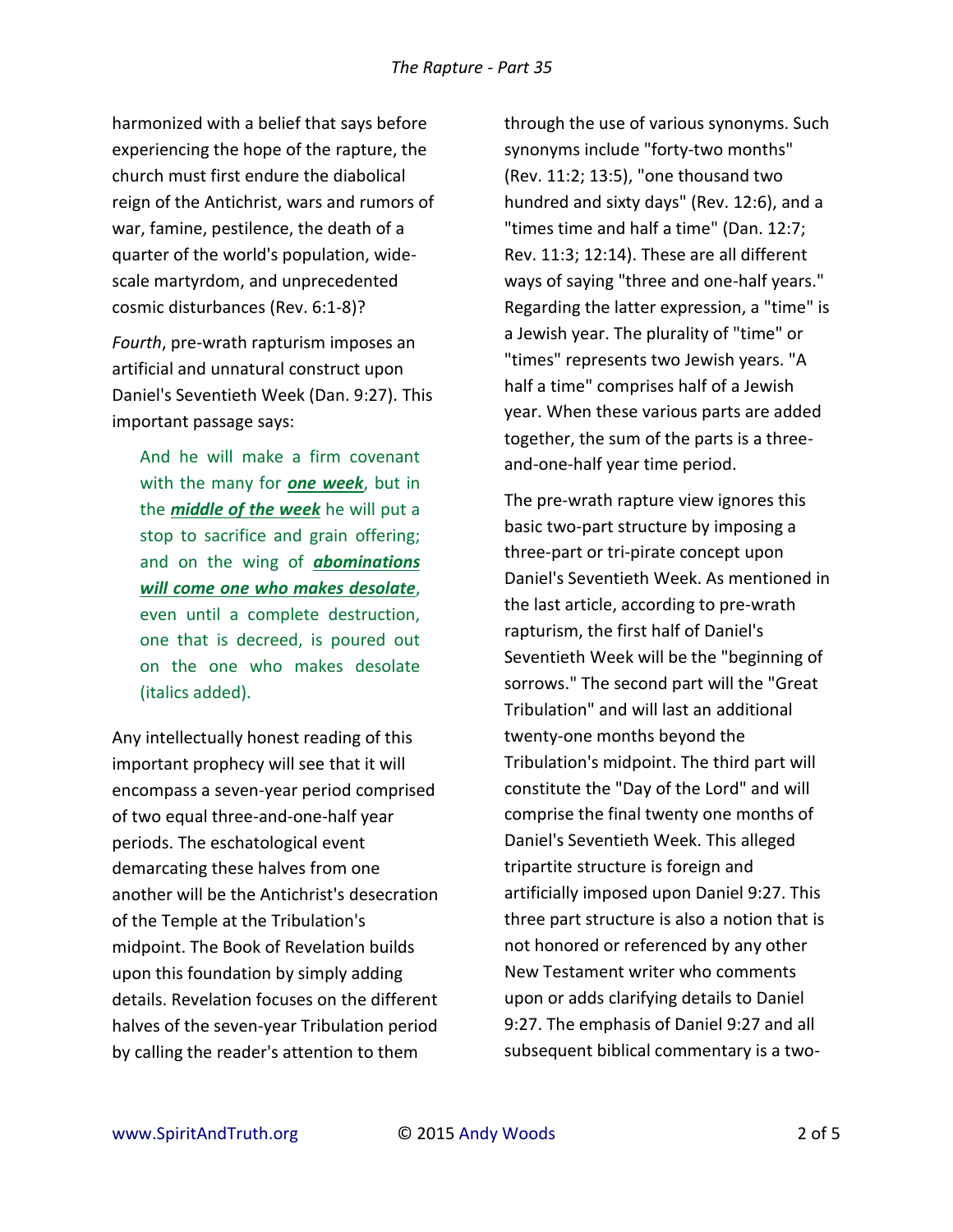part structure rather than the imagined three-part structure that is erroneously taught by pre-wrath rapturism.

*Fifth*, pre-wrath rapturism is problematic in that it confines the wrath of God to the final quarter of the Tribulation period and fails to recognize that the entire Seventieth Week of Daniel actually represents God's wrath. For example, of the future Tribulation period, Zephaniah 1:14-15 says:

Near is the great *day of the LORD*, near and coming very quickly; Listen, the *day of the LORD*! In it the warrior cries out bitterly. A *day of wrath* is that day, *a day of trouble and distress*, a day of destruction and desolation, a day of darkness and gloom, a day of clouds and thick darkness (italics added).

Interestingly, the Hebrew word *tsarah* translated "trouble" here is also translated by the LXX (the Greek translation of the Hebrew Old Testament created nearly two centuries before the time of Christ) with the Greek word *thlipis*, or "tribulation." Thus, far from separating divine wrath or the Day of the Lord from the preceding Great Tribulation as is maintained by prewrath rapture advocates, notice that Zephaniah 1:14-15 indicates that the Day of the Lord constitutes *both* a time of divine wrath and tribulation.

In addition, it is lexical and grammatically difficult, if not impossible, to embrace the

argument advanced by the pre-wrath rapturist that the actual wrath of the Lamb does not really begin until the opening of the sixth seal judgment (Rev. 6:12-17). Revelation 6:16-17 says, "and they said to the mountains and to the rocks, 'Fall on us and hide us from the presence of Him who sits on the throne and from the *wrath of the Lamb*; for the great day of *their wrath has come*, and who is able to stand?'" (Italics added). Regarding these verses, Thomas explains:

The verb *elethen* ("has come") is aorist indicative, referring to a previous arrival of wrath, not something that is about to take place. Men see the arrival of this day at least as early as the cosmic upheavals that characterize the sixth seal (6:12-14), but upon reflection they probably recognize that it was already in effect with the death of one-fourth of the population (6:7-8), the worldwide famine (6:5-6), and the global warfare (6:3-4). The rapid sequence of all of these events could not escape notice, but the light of their true explanation does not dawn upon human consciousness until the severe phenomena of the sixth seal arrive. $1$ 

 $\overline{a}$ 

<sup>1</sup> Robert L. Thomas, *Revelation 1–7: An Exegetical Commentary*, ed. Kenneth Barker (Chicago: Moody, 1992), 457-58.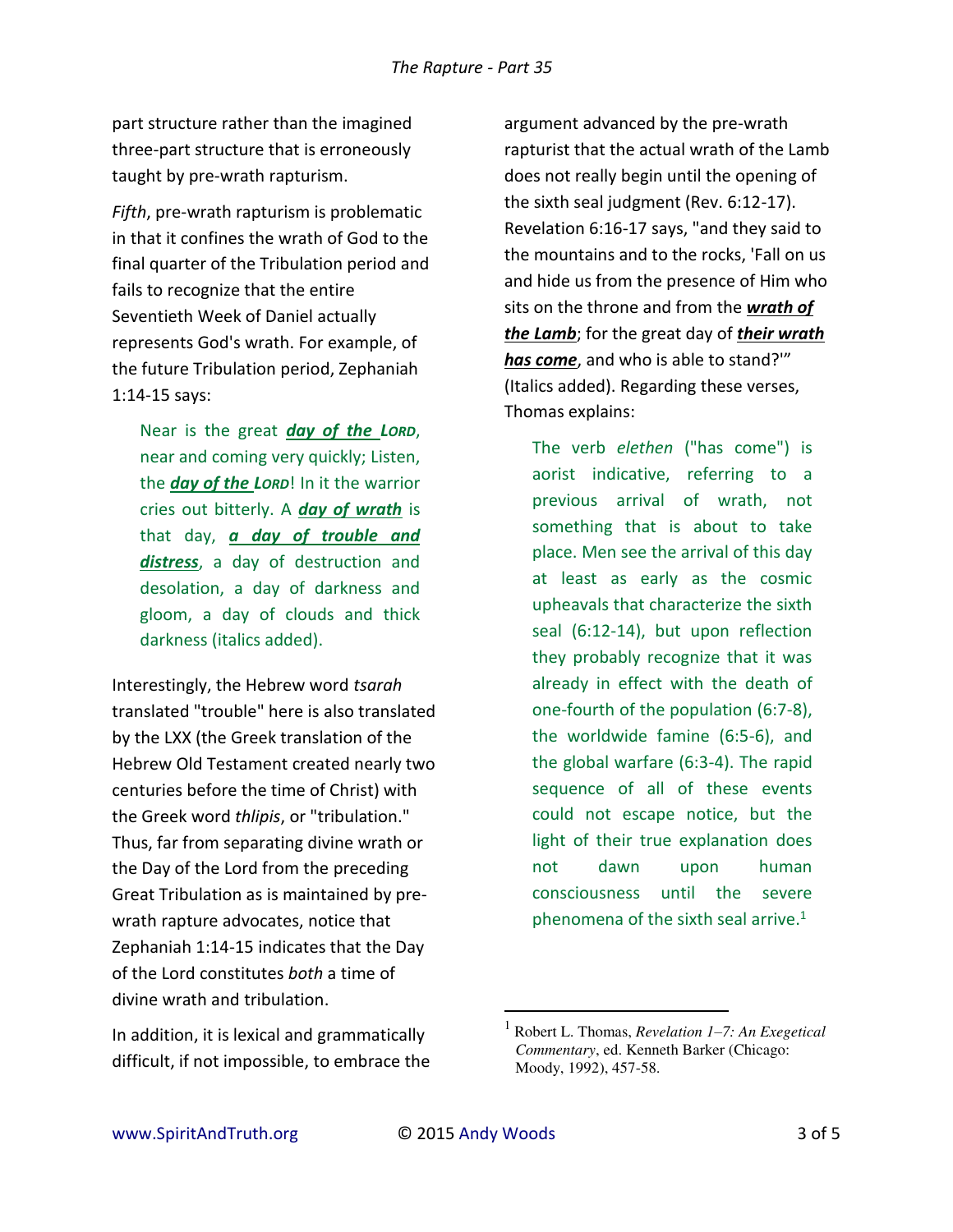Also without merit is the pre-wrath contention that the wrath of God is absent from the first five seal judgments merely on the grounds that the actual word "wrath" is not found in the verses describing these judgments (Rev. 6:1-11). Geisler appropriately observes, "Absence of a word does not prove absence of the concept. For example, the word *wrath* does not appear in Genesis, yet God's wrath was poured out during the flood (6– 8) and on Sodom and Gomorrah (19)."<sup>2</sup>

If the first five seal judgments do not represent the wrath of God, then what exactly do they represent? According to pre-wrath rapturism, they represent the wrath of man and Satan rather than God's wrath. Yet, how can this be when Jesus is portrayed in heaven as opening the sevensealed scroll (Rev. 5:7; 6:1), which brings forth the various seal judgments, including the first five seal judgments? If Jesus opening of the seals brings forth these judgments, then they simply cannot be categorized as the wrath of man and Satan and not the wrath of God. While it remains true that human activity is the cause of many of these first five seal judgments, human activity alone is not their ultimate cause. The ultimate cause of these judgments is the Lamb's heavenly activity of opening the seven-sealed scroll.

The first of these five judgments is none other than the advent of the Antichrist himself (Rev. 6:1-2). While the Antichrist along with his satanic empowerment brings judgment to the earth, it is Christ opening of the first seal from heaven that will allow the Antichrist to come forth in the first place. This should come as no great surprise to diligent Bible readers since God often uses human instruments to execute His judgment. The Old Testament depicts the Arameans (Isa. 9:11-12), Assyrians (Isa. 10:5-6), and Persians (Isa. 13:3, 5, 9, 17-19) all as instruments of God's "indignation," "anger," or "wrath" against a sinful people. The New Testament similarly depicts the agents of human government as an instrument of His wrath. Romans 13:4 says, "For it is a minister of God to you for good. But if you do what is evil, be afraid; for it does not bear the sword for nothing; for it is a minister of *God*, an avenger who brings *wrath* on the one who practices evil" (italics added). If God frequently uses human instruments to execute His wrath, then why cannot the Antichrist of the first seal judgment (Rev. 6:1-2) also not be understood as an agent of divine wrath? Paul seems to indicate as much regarding the future Antichrist when he states, "*that is*, the *one whose coming* is in accord with the activity of Satan, with all power and signs and false wonders...For this reason *God will send upon them a deluding* 

 $\overline{a}$ 

<sup>2</sup> Norman L. Geisler, *Systematic Theology*, 4 vols. (Minneapolis, MN: Bethany, 2004), 4:652.